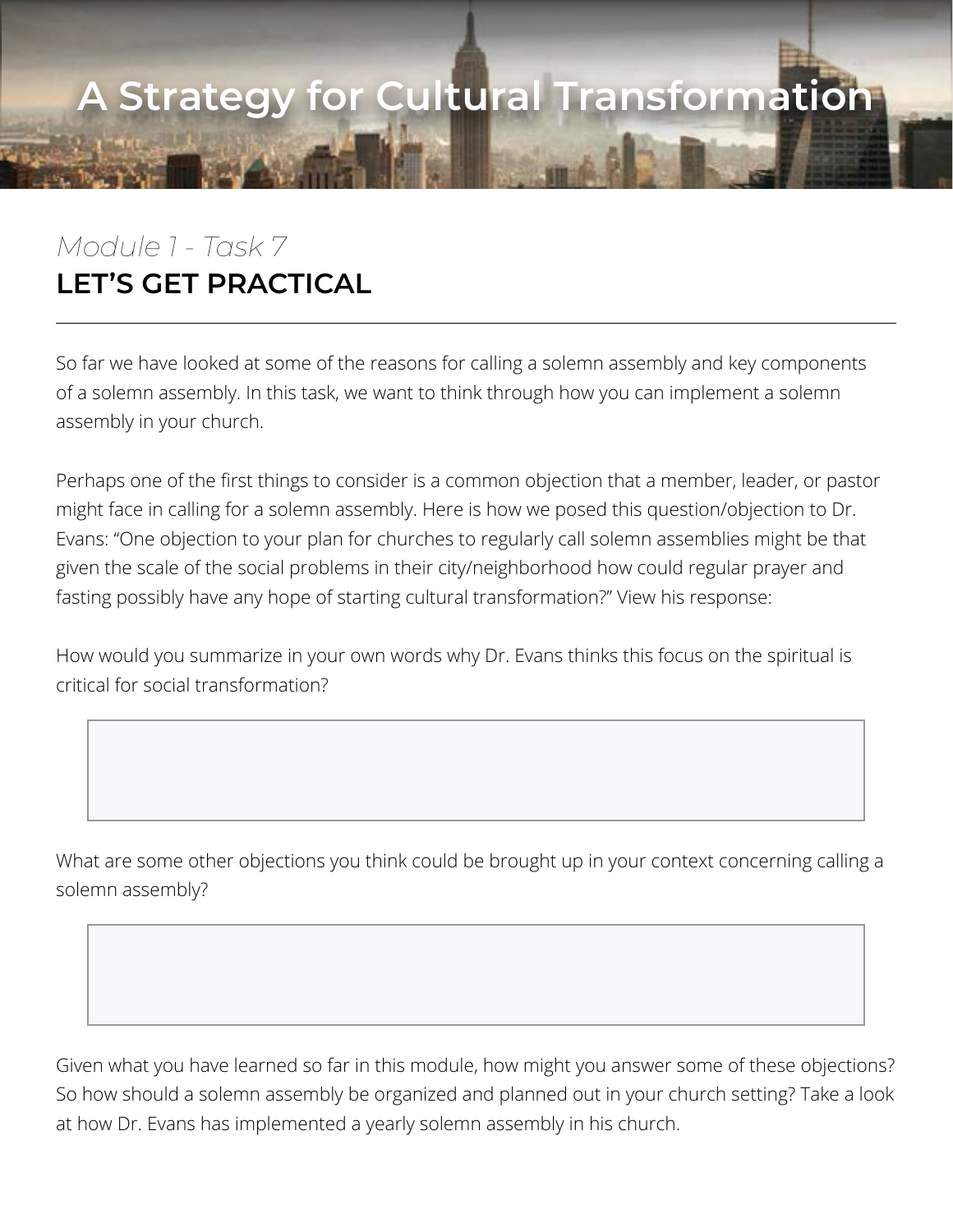## **A Strategy for Cultural Transformation**

What do you think are some of the advantages of organizing a solemn assembly this way? Dr. Evans suggested here a week long service with the following format: Sunday: a morning worship service and sermon to call the church to repent, pray, and fast and an evening service of prayer for the leaders of the church; Monday, assembly for men; Tuesday, assembly for women; Wednesday, an all church service; Thursday, encouragement for families to meet and pray together; Friday, prayer meetings in small groups that culminate in a "break the fast" celebration of food and fellowship. The format, however, is flexible. You could do a three day format (first day: men's assembly; second day: women's assembly; third day: all church service) or even a one day call to prayer and fasting.

What are some other ways you could structure a solemn assembly that would fit your context?

Of course, the strongest argument for why a solemn assembly might be important for your church is the fruit that comes from this focused time of gathering together for repentance, prayer, and fasting. View Dr. Evans's response to "What are some of the fruits you have seen formed in the life of your church from calling regular solemn assemblies?